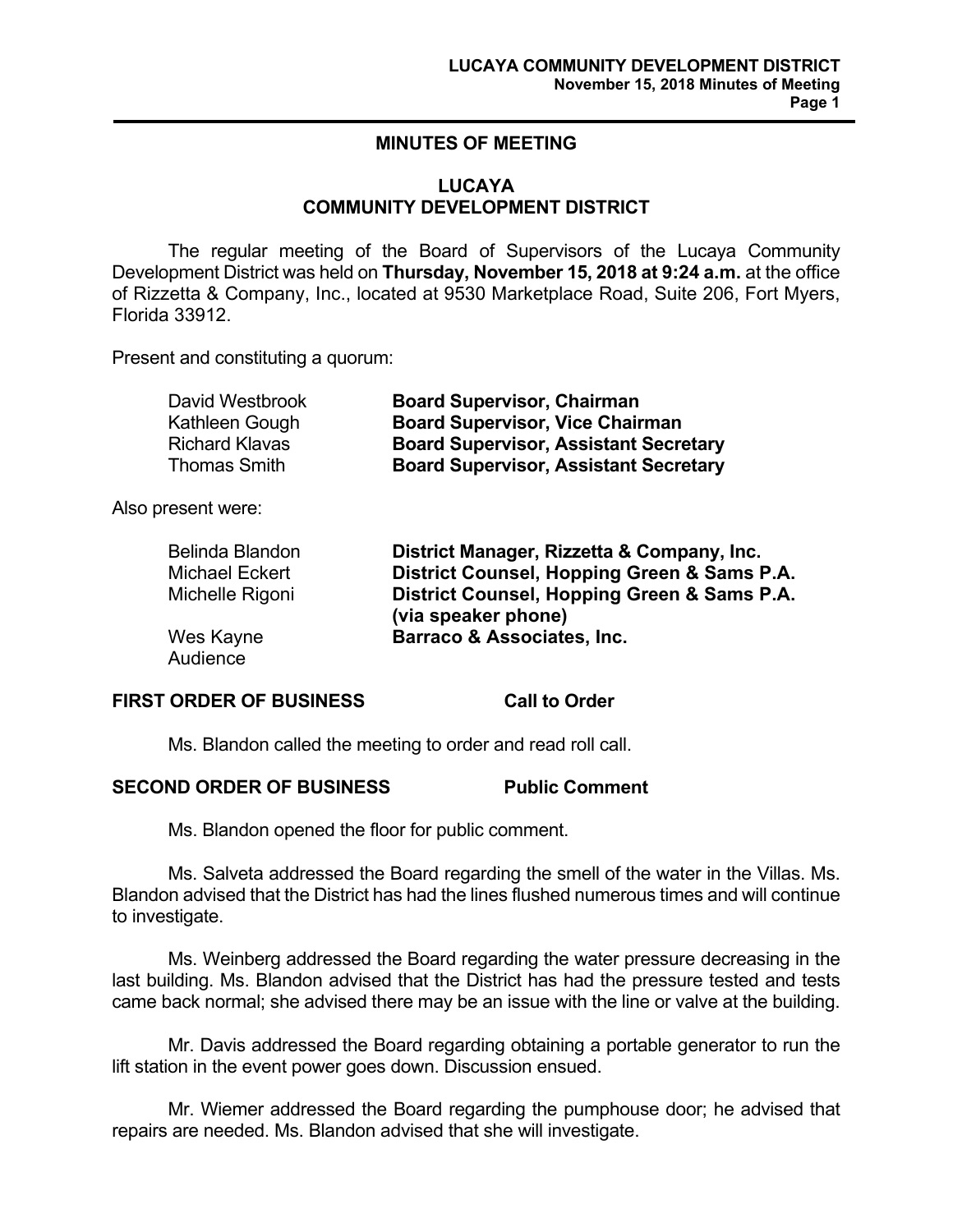# **THIRD ORDER OF BUSINESS Consideration of the Minutes of the Board of Supervisors' Meeting held on August 16, 2018**

 Ms. Blandon presented the minutes of the Board of Supervisors' meeting held on August 16, 2018. She asked if there were any questions or comments. There were none.

On a Motion by Ms. Gough, seconded by Mr. Klavas, with all in favor, the Board Approved the Minutes of the Board of Supervisors' Meeting held on August 16, 2018, for the Lucaya Community Development District.

**FOURTH ORDER OF BUSINESS Consideration of the Operations and Maintenance Expenditures for the Months of July, August, and September 2018** 

 Ms. Blandon presented the Operations and Maintenance Expenditures for the period of July 1-31, 2018 in the amount of \$40,164.04, the period of August 1-31, 2018 in the amount of \$24,999.15, and the period of September 1-30, 2018 in the amount of \$32,102.17 and asked if there were any questions regarding any item of expenditure. There were none.

On a Motion by Mr. Westbrook, seconded by Mr. Klavas, with all in favor, the Board Approved the Operations and Maintenance Expenditures for the months of July 2018 (\$40,164.04), August 2018 (\$24,999.15), and September 2018 (\$32,102.17), for the Lucaya Community Development District.

# **FIFTH ORDER OF BUSINESS Consideration of Resolution 2019-01, Canvassing and Certifying Results of the November 15, 2018 Landowner Election**

Ms. Blandon provided an overview of the resolution advising that the Landowner's Election was held prior to the onset of the Board of Supervisors' meeting and the results were as follows: Ms. Mary Carlson received 70 votes and will fill seat 3 with a two-year term, Mr. Richard Klavas received 71 votes and will fill seat 4 with a four-year term, and Mr. Tom Smith received 72 votes and will fill seat 5 with a four-year term. Ms. Blandon asked if there were any questions. There were none.

On a Motion by Mr. Klavas, seconded by Mr. Westbrook, with all in favor, the Board Adopted Resolution 2019-01, Canvassing and Certifying Results of the Landowner's Election held on November 15, 2018, for the Lucaya Community Development District.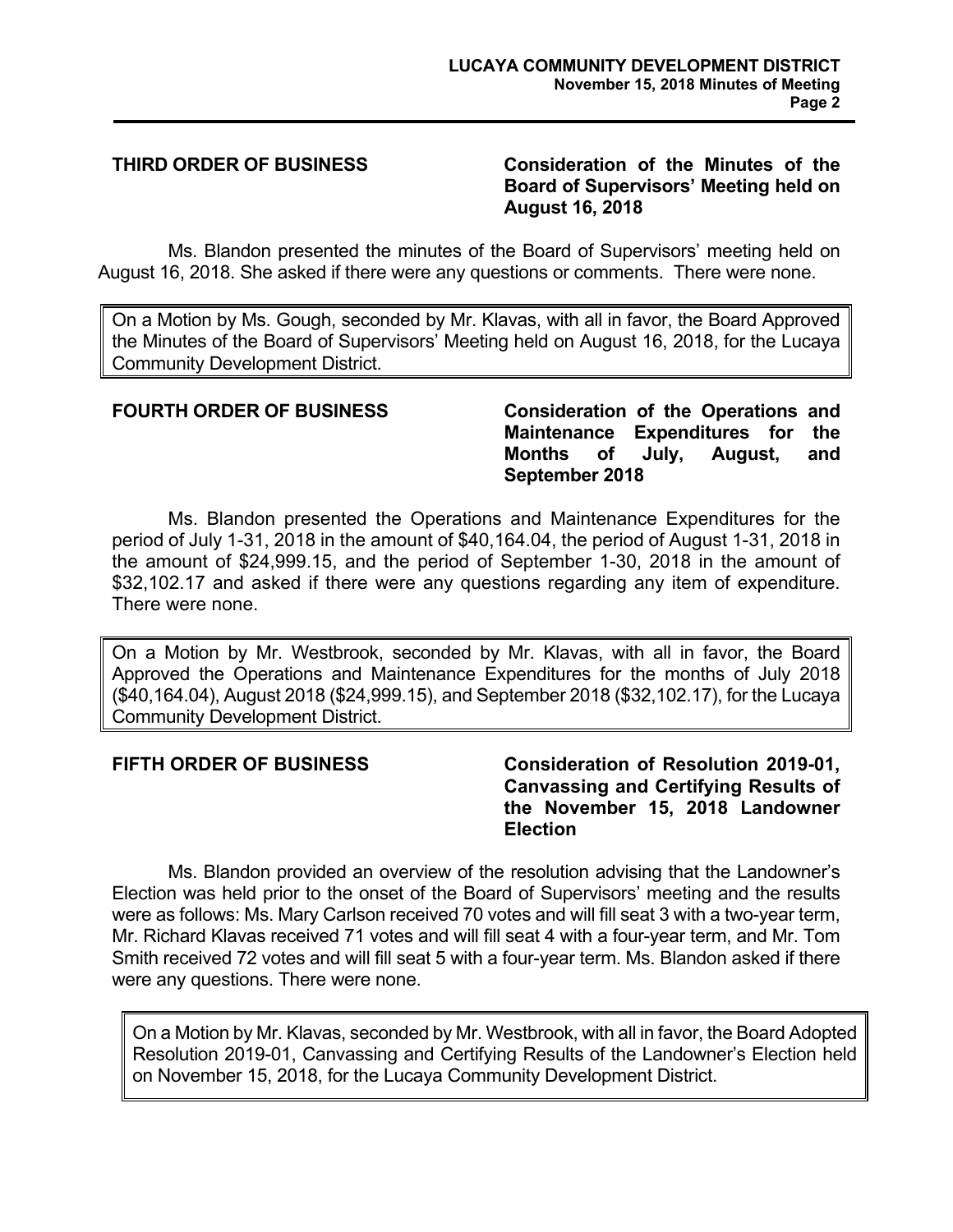### **SIXTH ORDER OF BUSINESS Consideration of Resolution 2019-02, Appointing Officers of the District**

 Ms. Blandon presented resolution 2019-02 and advised that after an election it is appropriate to designate officers of the District.

On a Motion by Ms. Gough, seconded by Mr. Klavas, with all in favor, the Board Adopted Resolution 2019-02, Designating Officers of the District as follows: Mr. David Westbrook to Serve as Chairman, Ms. Kathleen Gough to Serve as Vice Chairperson, and Mr. Thomas Smith, Mr. Richard Klavas, Ms. Mary Carlson, Ms. Belinda Blandon, and Mr. Joe Roethke to Serve as Assistant Secretaries, for the Lucaya Community Development District.

### **SEVENTH ORDER OF BUSINESS Presentation of the Amended Fiscal Year 2017/2018 Budget**

Ms. Blandon provided an overview of the amended budget for Fiscal Year 2017/2018 and advised that the amendment was due to expenditures exceeding the overall budget. She asked if there were any questions. There were none.

### **EIGHTH ORDER OF BUSINESS Consideration of Resolution 2019-03, Amending the Budget for Fiscal Year 2017/2018**

 Ms. Blandon provided an overview of the resolution and asked if there were any questions. There were none.

On a Motion by Mr. Klavas, seconded by Mr. Westbrook, with all in favor, the Board Adopted Resolution 2019-03, Amending the Budget for Fiscal Year 2017/2018, for the Lucaya Community Development District.

### **NINTH ORDER OF BUSINESS 4CCEPTANCE OF CONTRACT FOR ACCEPTANCE OF ACCEPTANCE OF ACCEPTANCE OF ACCEPTANCE OF ACCEPTANCE OF ACCEPTANCE OF ACCEPTANCE OF ACCEPTANCE OF ACCEPTANCE OF ACCEPTANCE OF ACCEPTANCE OF ACCEPTANCE OF AC Professional District Services**

Ms. Blandon provided an overview of the Contract advising that there is no increase in fees for Fiscal Year 2018/2019 but Rizzetta has updated their Contract form and is asking that each District execute the updated form. Mr. Eckert advised that there is no change in scope and his firm has reviewed the standard agreement.

On a Motion by Ms. Gough, seconded by Mr. Westbrook, with all in favor, the Board Accepted the Contract for Professional District Services, for the Lucaya Community Development District.

**TENTH ORDER OF BUSINESS Consideration of Earth Tech Environmental Proposal for Semi-Annual Mangrove Trimming**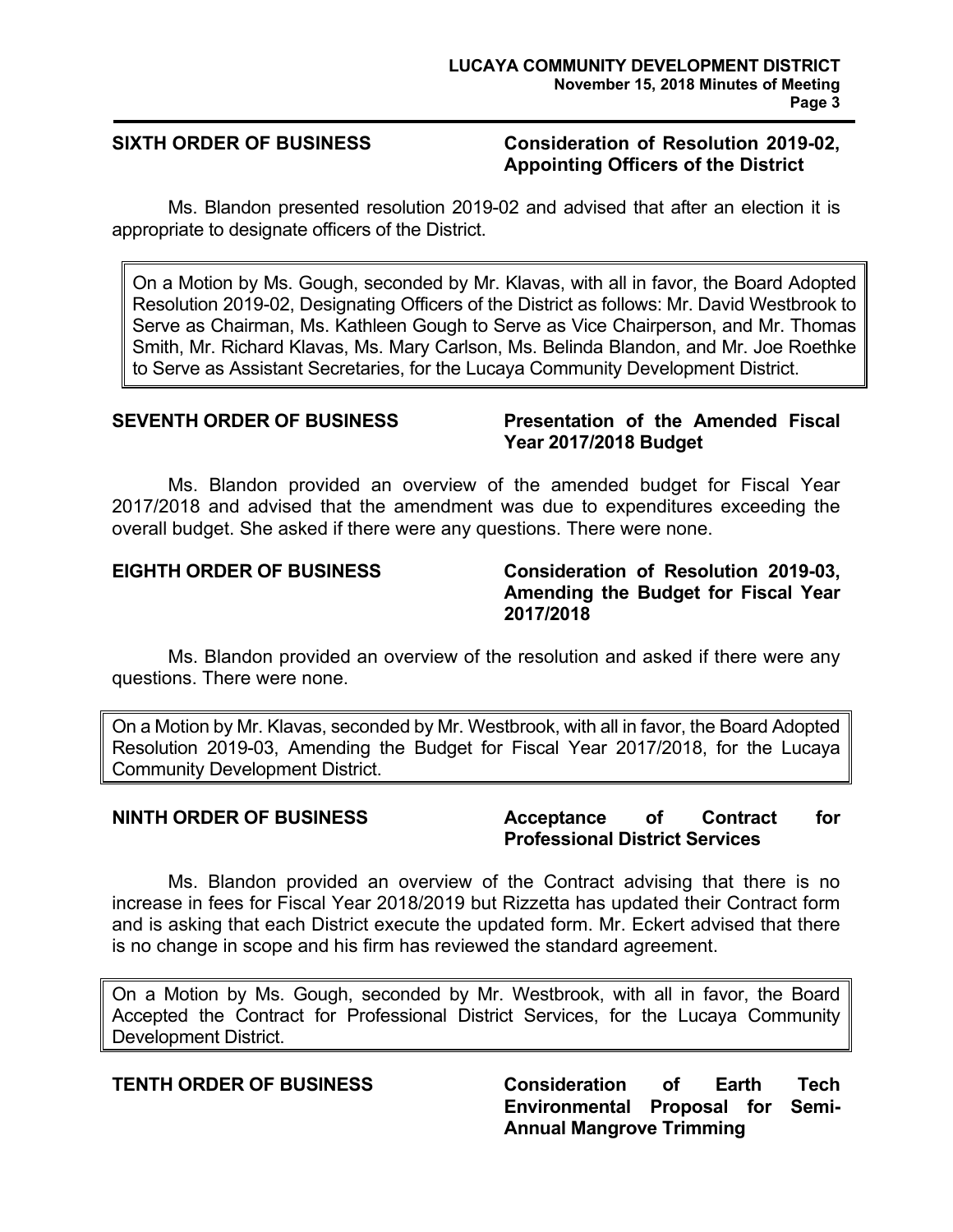Ms. Blandon provided an overview of the proposal advising that the scope calls for two events in the amount of \$19,000.00. She further advised that Passarella will be supervising the work.

On a Motion by Mr. Westbrook, seconded by Mr. Klavas, with all in favor, the Board Approved the Proposal from Earth Tech Environmental for Mangrove Trimming, in the Amount of \$19,000.00, for the Lucaya Community Development District.

# **ELEVENTH ORDER OF BUSINESS Consideration of Florida Pump & Equipment Company Proposal for Replacement of Lift Station #3 Motors**

Ms. Blandon provided an overview of the proposal and advised that Graley mechanical will conduct the installation.

On a Motion by Ms. Gough, seconded by Mr. Klavas, with all in favor, the Board Approved the Florida Pump & Equipment Proposal for Replacement of Lift Station #3 Motors, in the Amount of \$5,395.90, for the Lucaya Community Development District.

# **TWELFTH ORDER OF BUSINESS Staff Reports**

A. District Counsel

Mr. Eckert provided an overview of Sunshine Laws and Pubic Records requirements for the new Supervisors.

B. District Engineer

Mr. Kayne advised that the NPDES MS4 Cycle 4 Year 1 Annual Report has been submitted. He further advised that Stevens & Layton replaced a Corporation stop and during the replacement noticed there was a leak behind the valve and so the connection was replaced. He advised that Stevens & Layton also flushed the water lines in the Villas; he further advised the next step would be to test samples at the individual homes rather than at the main.

C. District Manager

Ms. Blandon advised the next meeting of the Board of Supervisors is scheduled for Thursday, February 21, 2019 at 9:00 a.m.

Ms. Blandon advised Mr. Klavas and Mr. Smith that as Board Supervisors they are entitled to Supervisor Compensation. Mr. Klavas and Mr. Smith each elected to receive compensation.

**THIRTEENTH ORDER OF BUSINESS Supervisor Requests and Comments** 

Ms. Blandon opened the floor for Supervisor Requests and Comments. There were none.